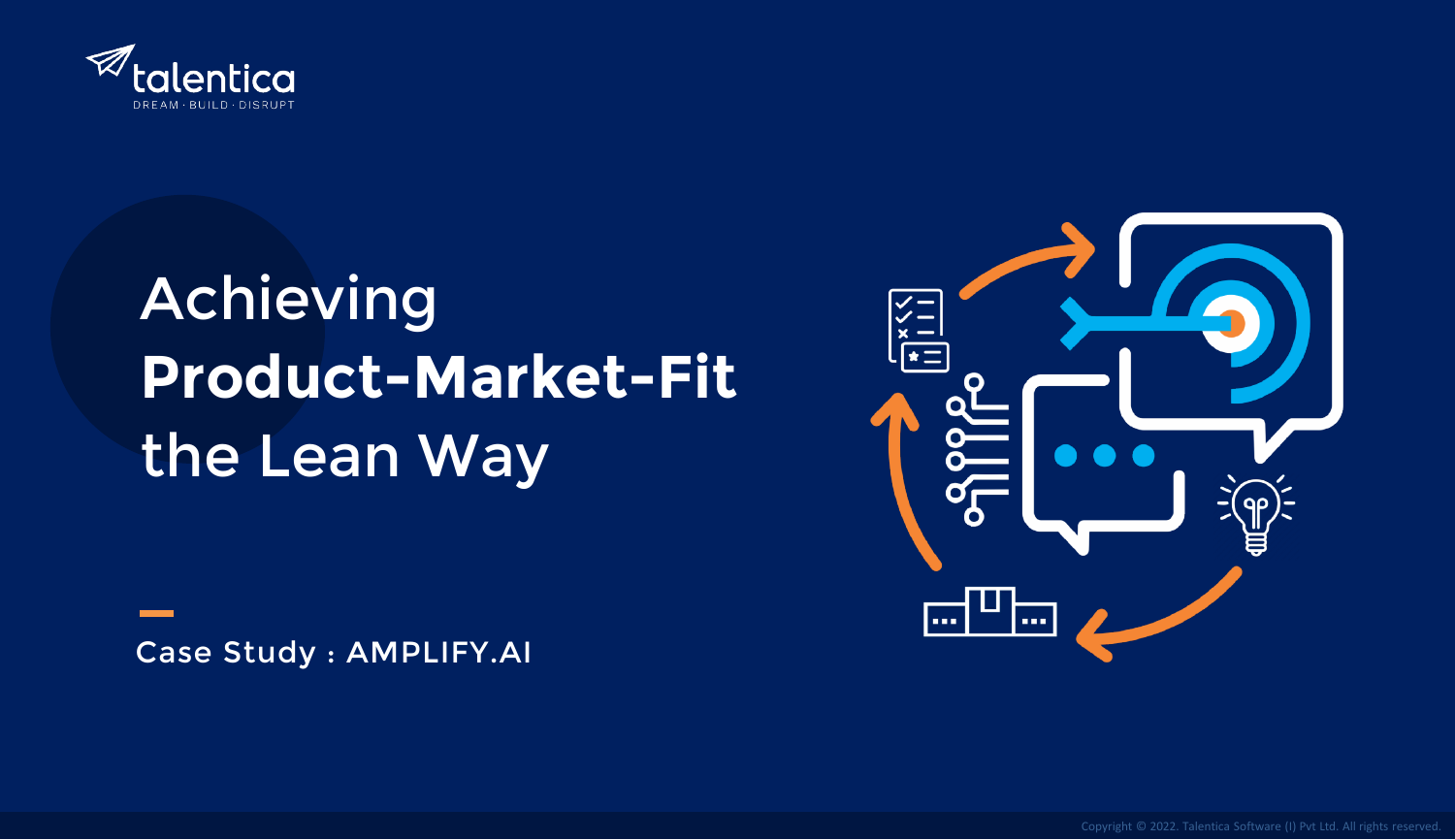

# Background

CLIENT Amplify.ai

INDUSTRY Digital Marketing

HEADQUARTERS

Palo Alto, CA

FOUNDERS Mahi de Silva, Manoj Malhotra

FOUNDED 2016

www.amplify.ai



**An AI-powered platform with expertise in increasing customer engagement** via messengers on Facebook and Instagram. It deploys feature-rich bots to ensure actionable outcomes using true-to-life and persistent conversations.



Amplify.ai is the founding duo's second startup. Previously, they collaborated with Talentica Software for their first startup, AdMarvel, to develop a mobile advertising platform. Its success inspired a fresh teaming up for building an MVP and then validating product-market-fit.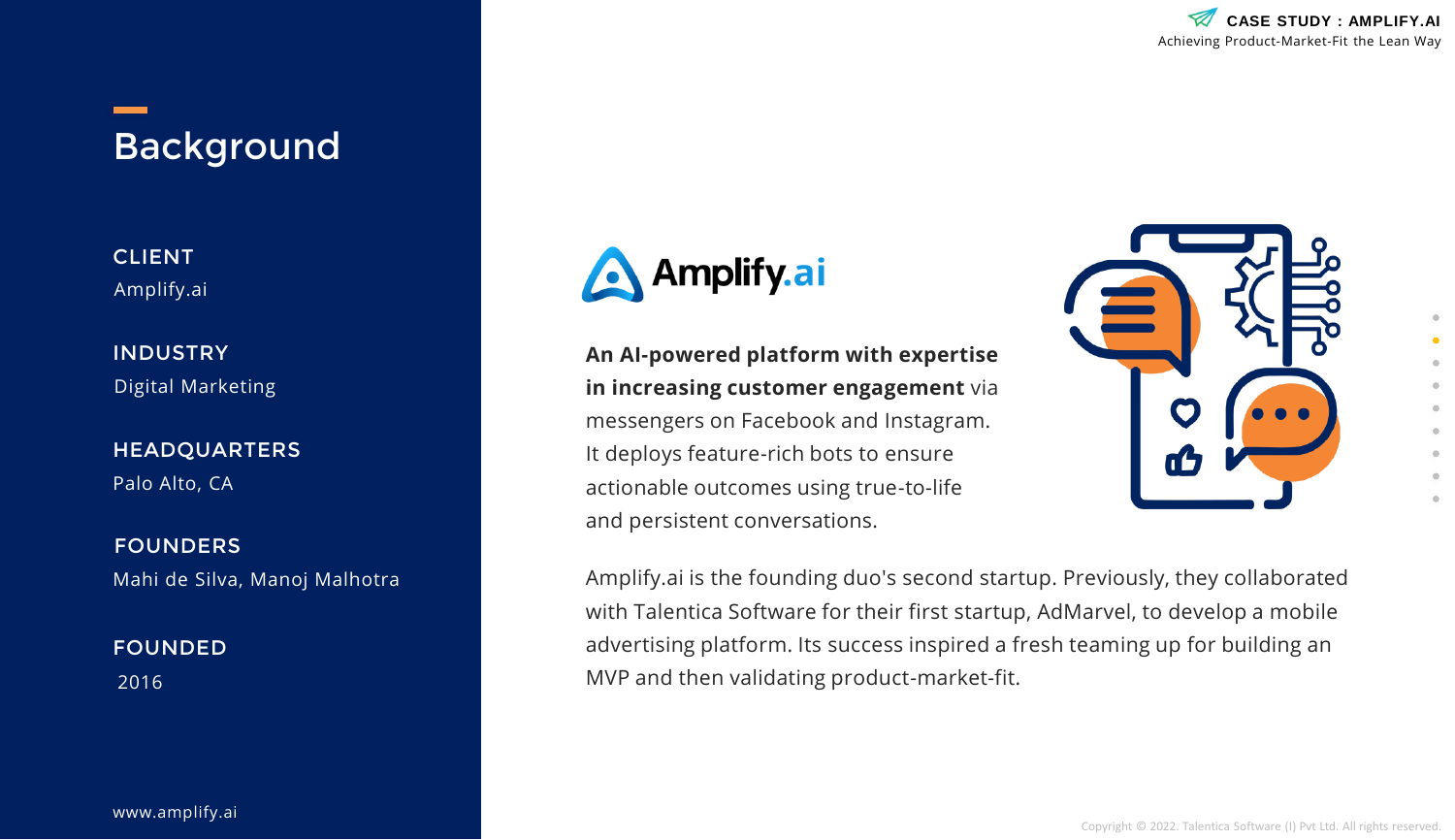# **Challenges**

Amplify.ai came to us with a vision of improving brand engagement with customers by leveraging social media channels. Turning their idea into an MVP quickly was not the only challenge.

### **Iterating** to find the best product-market-fit

The initial product got attention from brands and they started demanding for different functionalities to make it useful. Hence iterating the initial product became crucial to find out the best product-market-fit.

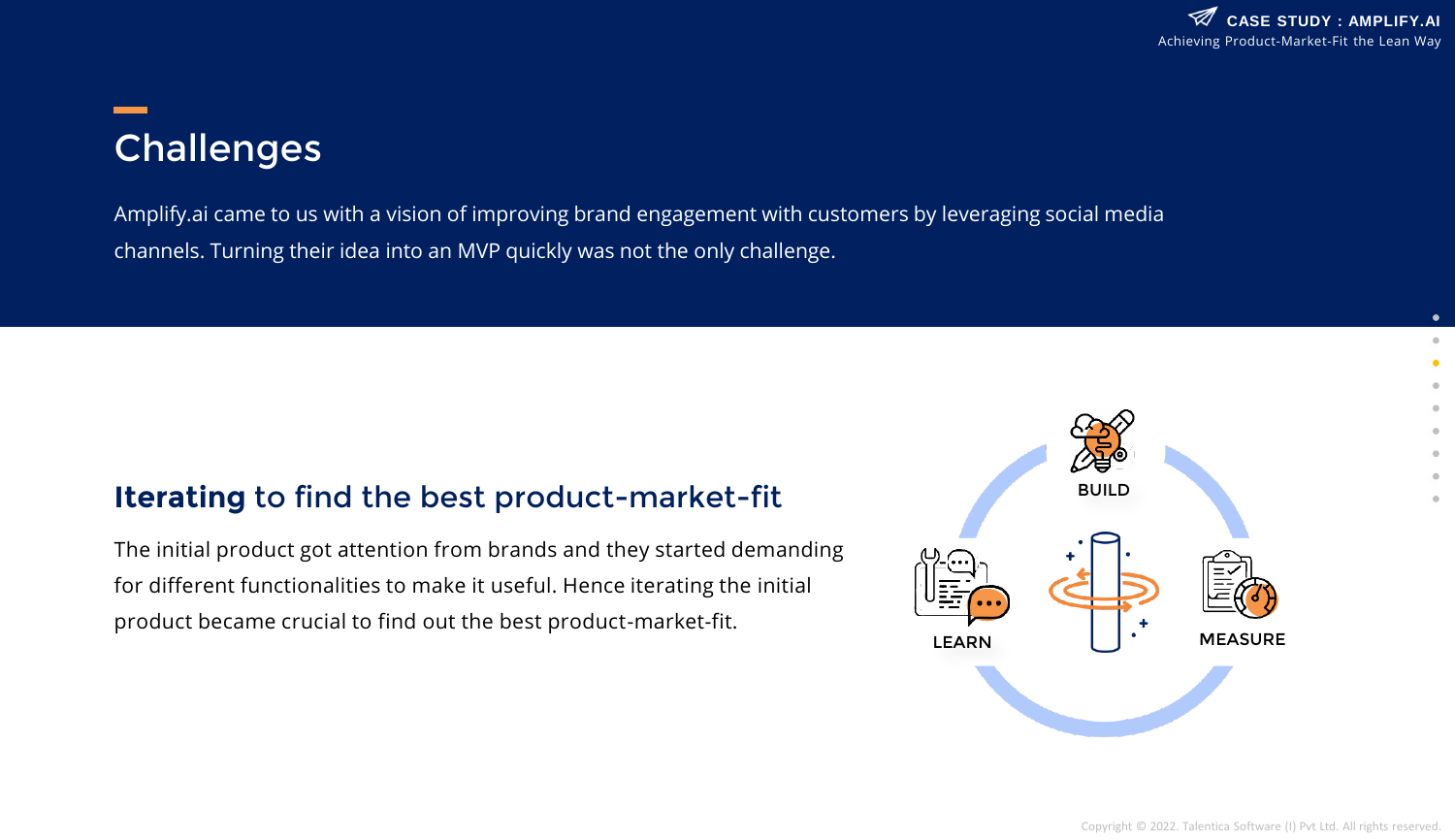# Solution

### BUILDING A MESSENGER BOT

to increase brand engagement on social media channels



**Amplify.ai wanted to get its clients' customers engaged to their brand content on Facebook and Instagram**.

So, together we built a messenger bot that allows page-owners to send updates to followers and engage more customers.



**Brand owners realized that content sent via messenger bot increased their reach.** 

But the user engagement rate was not encouraging and it was difficult to measure ROI.



**From end user feedback, they realized that the content had to be personalized** based on received data patterns or triggers from individual users.

**Iteration - 1**

Iteration-

 $\overline{\phantom{0}}$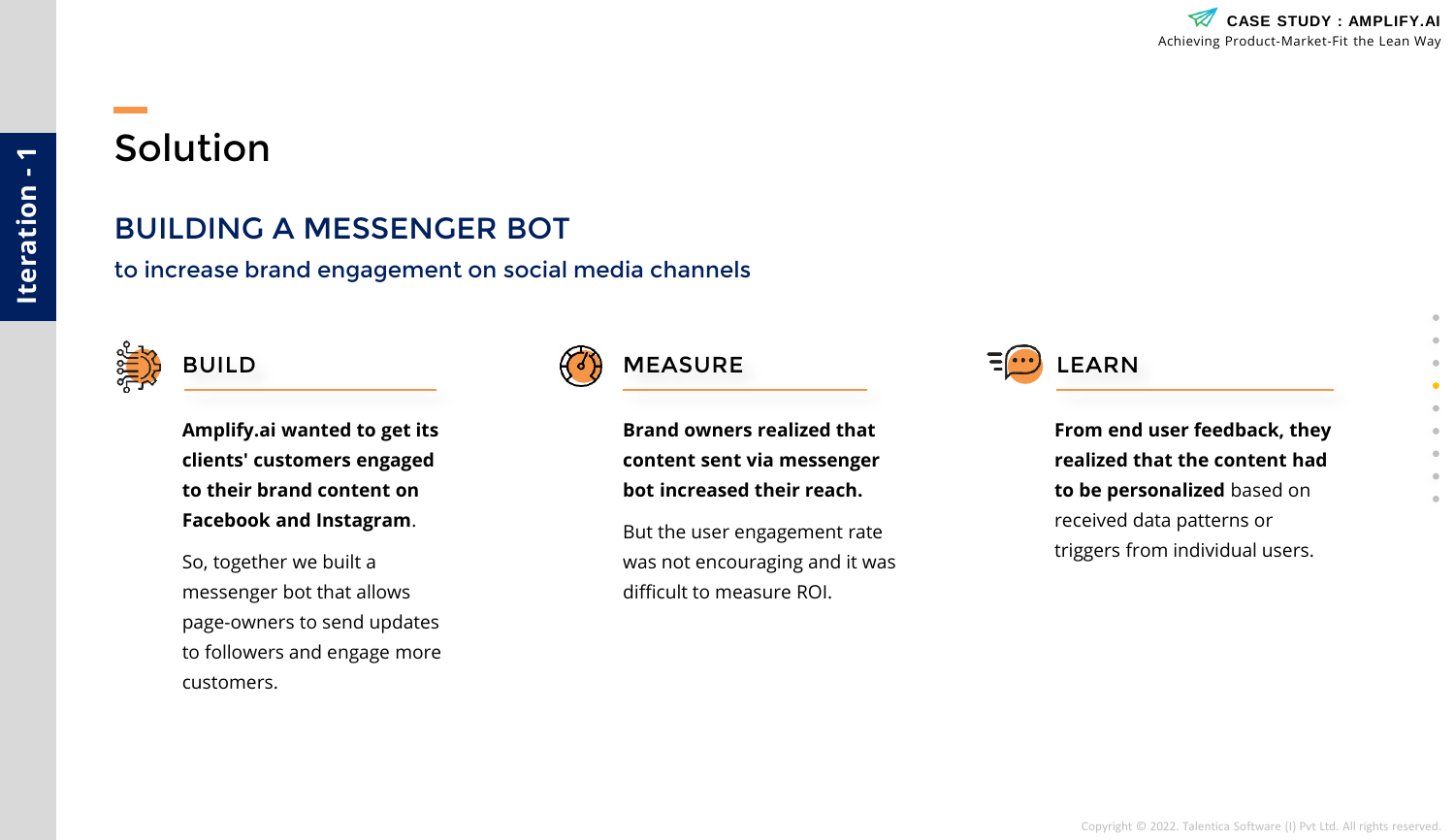# Solution

### PERSONALIZING CONTENT

on messenger bots using analytics-based notifications



**We built a solution using machine learning to identify the right triggers**  based on customer behavior and designed notifications around it.



**Online retailers leveraged this new design to improve their customer influx and experience.** 

However, their brand presence on social media was getting affected by other obstacles.

BUILD  $\left(\begin{matrix} 0 \\ 1 \end{matrix}\right)$  MEASURE  $\left[\begin{matrix} \cdots \\ \cdots \end{matrix}\right]$  LEARN

**From the user feedback, they got to know that the user's decision to buy was getting affected by reviews and cross-promotion.** 

But responding manually to each comment/feedback was not a feasible option.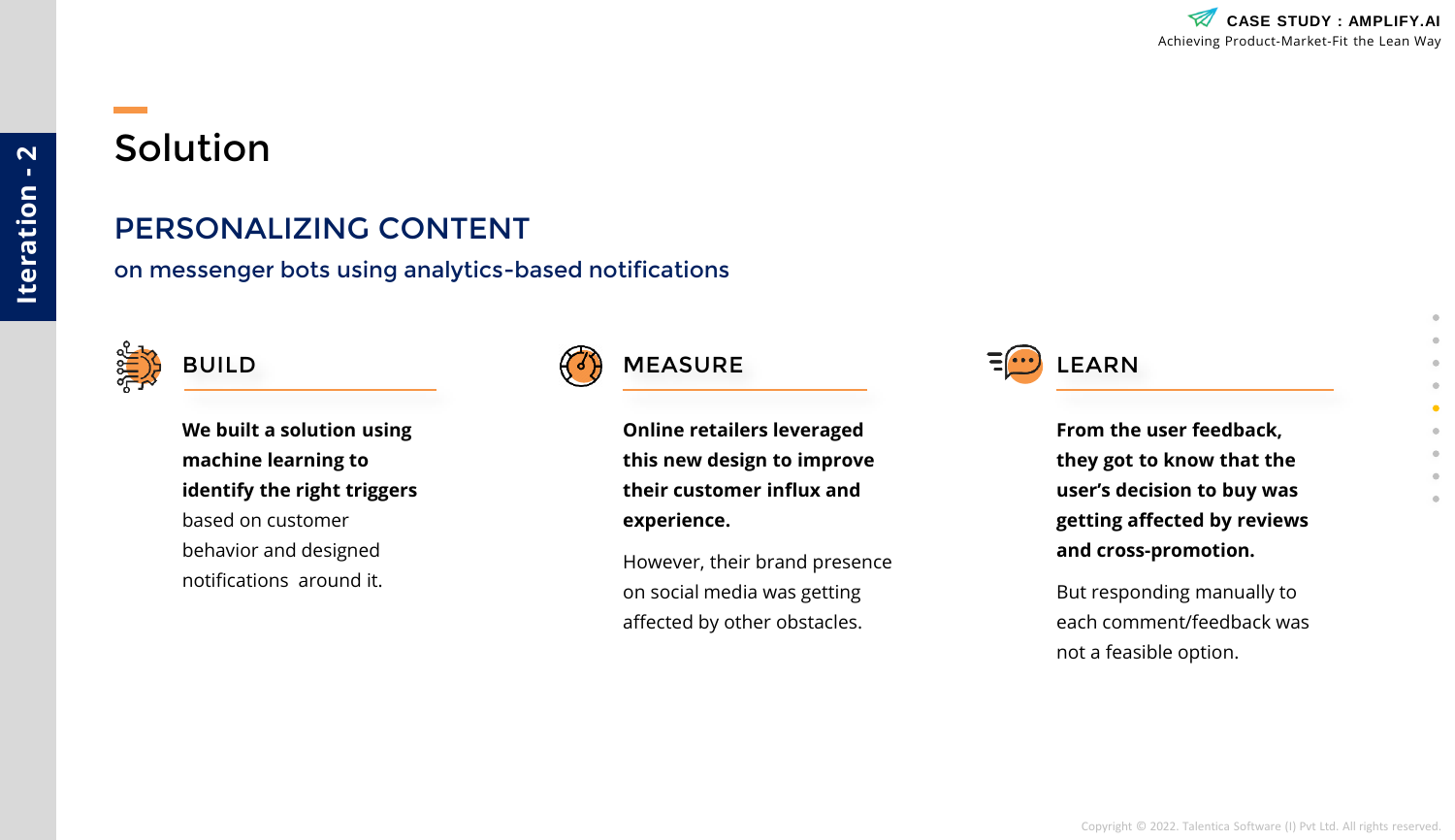### MODERATING CONTENT

on social media using Natural Language Processing (NLP)



**Amplify.ai found out that Natural Language Processing (NLP) could be used to moderate content.** 

We implemented algorithms to back the idea & our UI/UX experts developed a practical, user-friendly interface for it.



**The end product sieved social media contents efficiently to prevent unwanted interference for brands.** 

Brand owners were happy with the accuracy rate that our automation introduced.

BUILD  $\left(\begin{matrix} 1 \\ 0 \end{matrix}\right)$  MEASURE  $\left[\begin{matrix} 1 \\ 0 \end{matrix}\right]$  LEARN

**Several brand owners reported that using this NLP, they could manage the brand sentiment and maintain brand equity.** 

With these features, Amplify.ai got enough paying customers to achieve product-market-fit.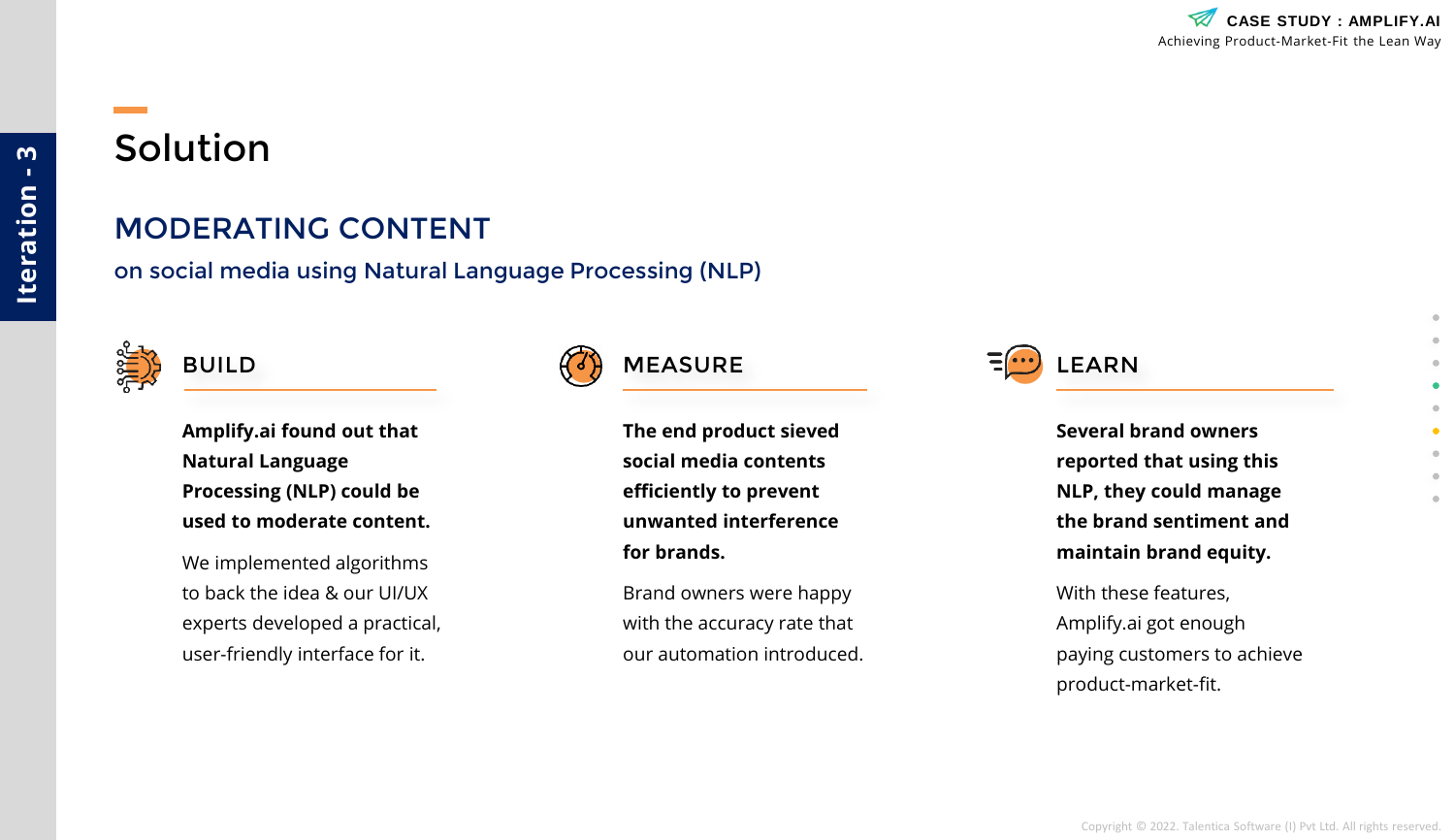

# **"**

With Talentica, we got an engineering team that could bring the agility and adaptability required for quick turnaround and the ability to work with a startup's ambiguity. Their startup-centric processes and technology breadth across skills like AI & Machine Learning, UX, and DevOps helped us achieve product-market fit.

**Manoj Malhotra**  CO-FOUNDER & CTO, AMPLIFY.AI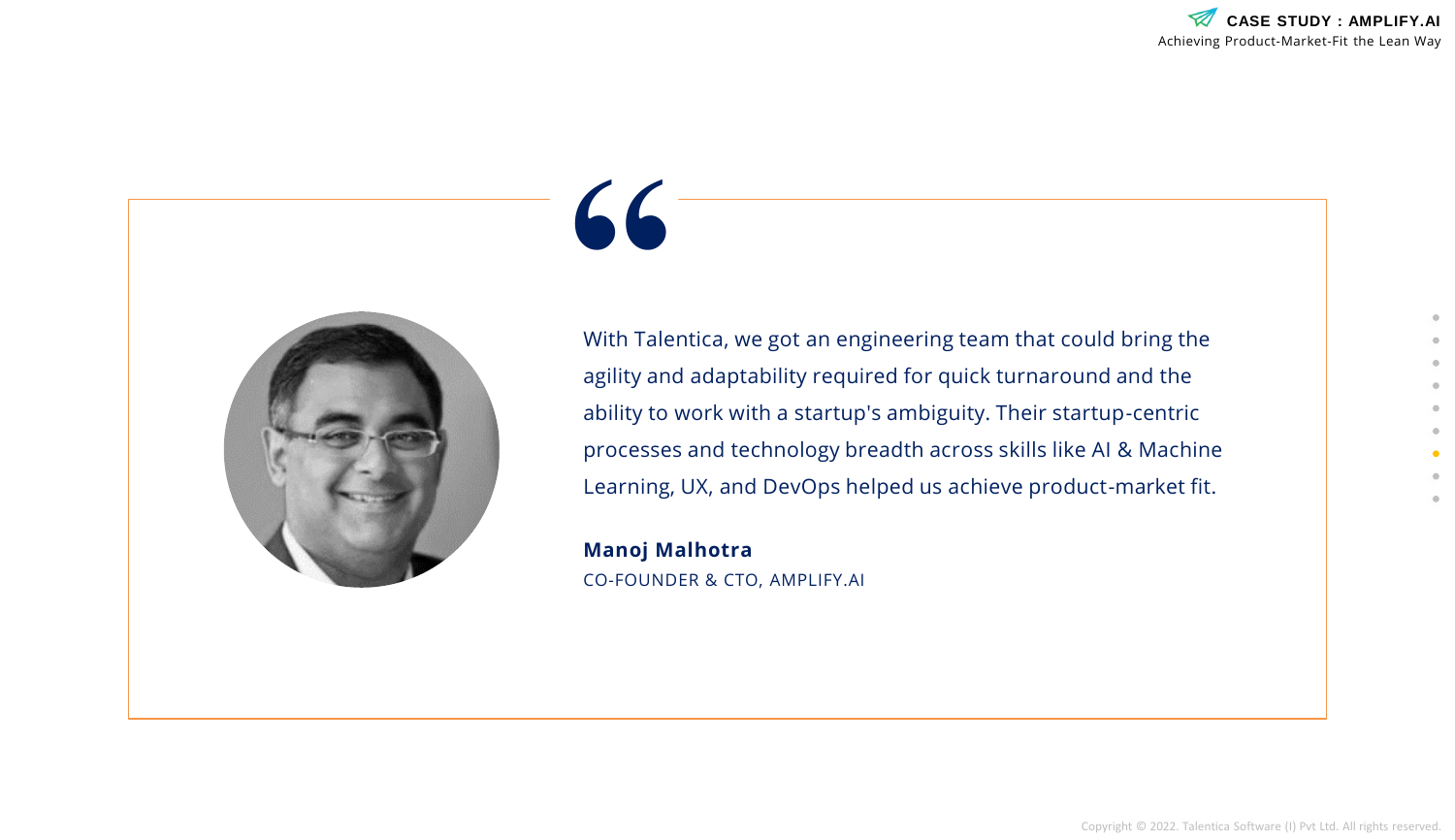

## Results



.

### Achieved **Product-Market-Fit**

Pivoting was essential to validate the idea across different markets. It helped to make the initial product suitable for a larger customer base and acquire enough paying customers.



### Raised Funding **in Seed Round**

After the initial success in achieving product-market-fit, they raised a seed round of funding.



### Exited Through **Successful Acquisition**

Triller acquired Amplify.ai as it saw potential in the product's versatility. Its ability to adapt quickly and the synergy with their existing products acted as decisive factors as well.